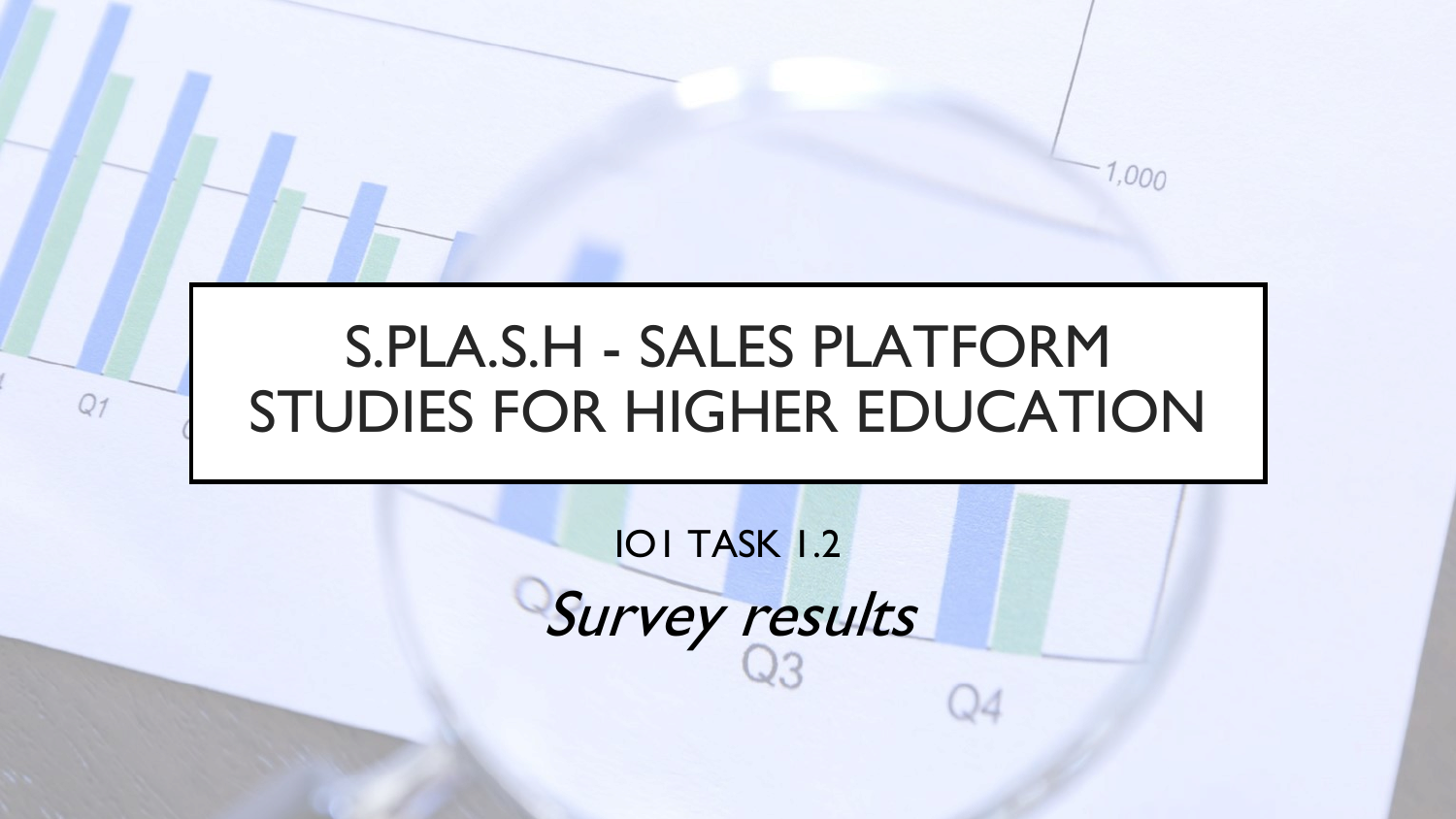# Survey on Sales Education in Europe

- The SPLASH project aims to create, test, disseminate and systematize an original learning format, based on e-learning platforms, for courses on international sales and digital selling at European level, in order to develop the skills for university (undergraduate) students, enrolled in business, marketing and sales university programs. The S.PLA.S.H. project research (first intellectual output) is intended to update the **state of art of the Sales Education in Europe**, it with a particular focus on the theme of international sales and digital selling.
- After having undergone the literature review and assessed the state of art of Sales education in the partnership national contexts, we have followed Deeter-Schmeltz and Kennedy (2011) and Spiller et al. (2019) contributions to collect **data on the** availability of sales teaching in European universities, on the perception of sales scholars on priorities in terms of **skills and topics to be included in future curricula dedicated to sales**. This phase of analysis aims at closing the knowledge gap on Sales Education in Europe and, for the purposes of the project, serves to guide the work of the partners involved in creating training courses that allow to close the skill gap between university and the world of work.
- We structured the questionnaire by taking up the dimensions analysed by the aforementioned scholars and we distributed them in the scientific networks of the participants in the SPLASH project, which covers various European countries, but also trying to disseminate it through the contacts of conferences and scientific associations dedicated to sales research, obtaining the maximum possible coverage, also considering the scarcity of sales scholars in Europe.
- We managed to collect 69 questionnaires, relating to professors, researchers and trainers of European universities in the sales field.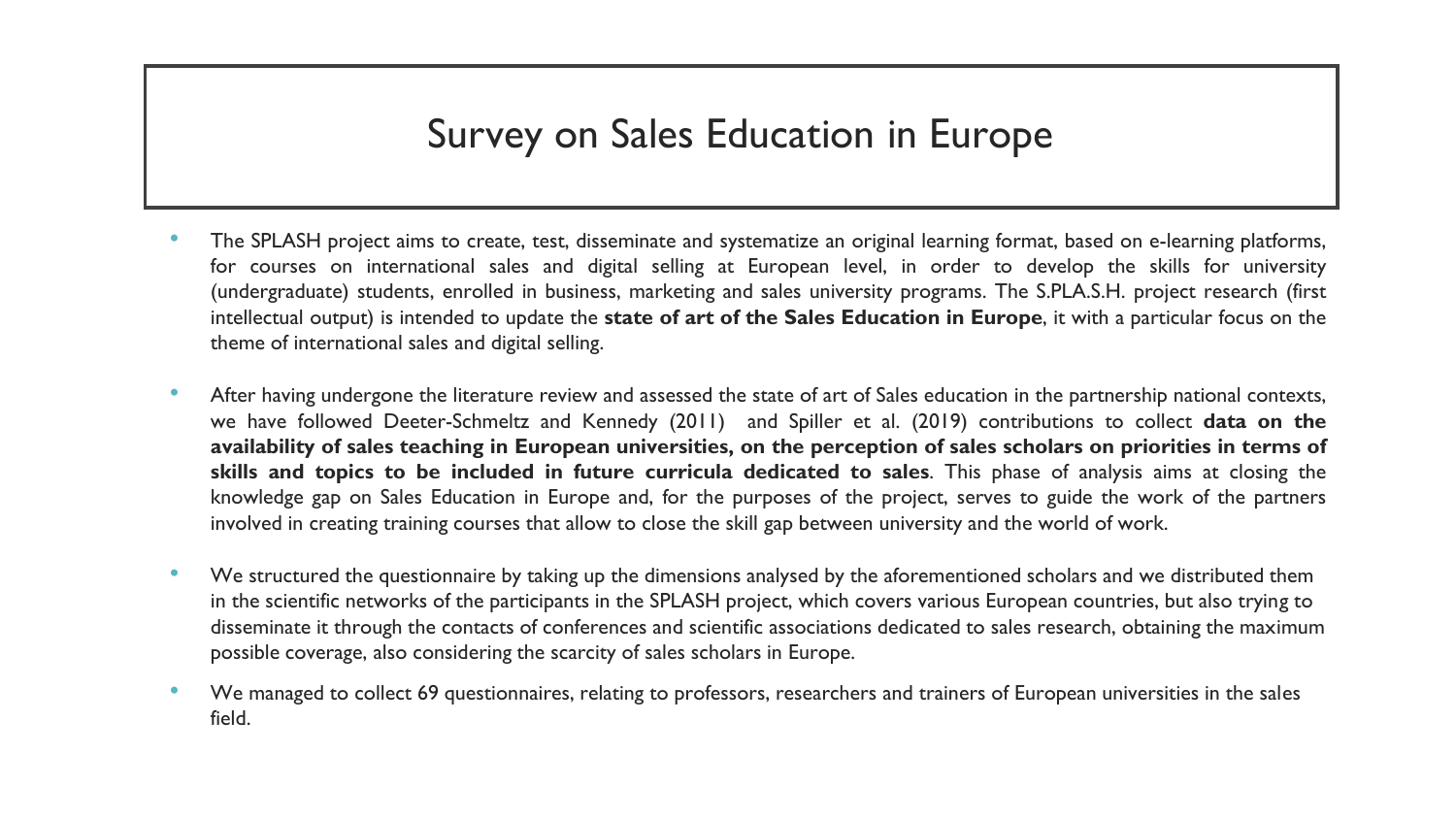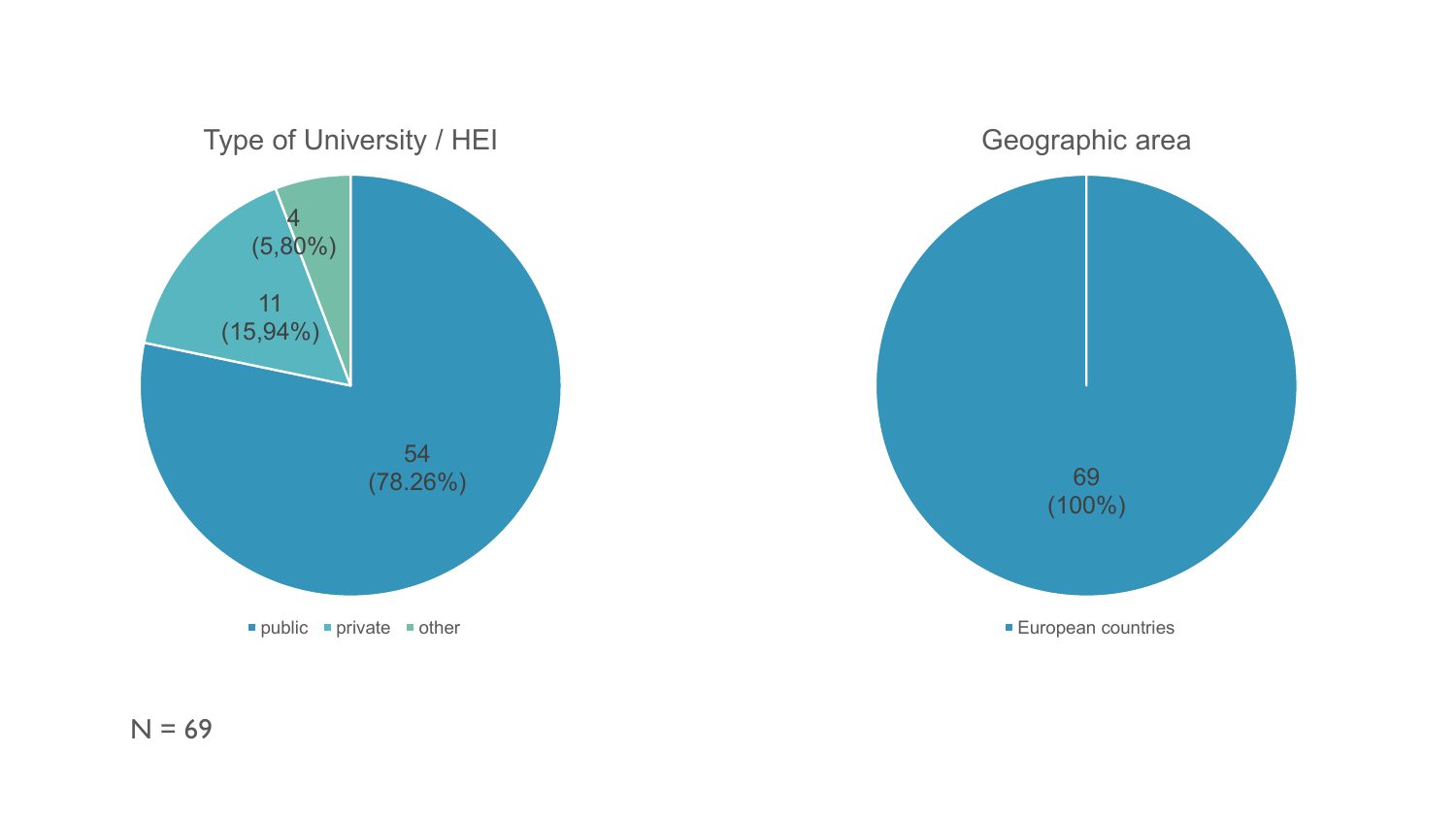#### Current role/position (as researcher/professor)



- **Other/missing** 
	- $N = 69$  Note: 'Other/missing' includes International selling programme director.

### Years of experience in sales education

| <b>Statistical measures</b> | <b>Value</b> |
|-----------------------------|--------------|
|                             |              |
| Mean                        | 11,68        |
|                             |              |
| Standard error              | 0,91         |
| Median                      | 11           |
|                             |              |
| Mode                        | 5            |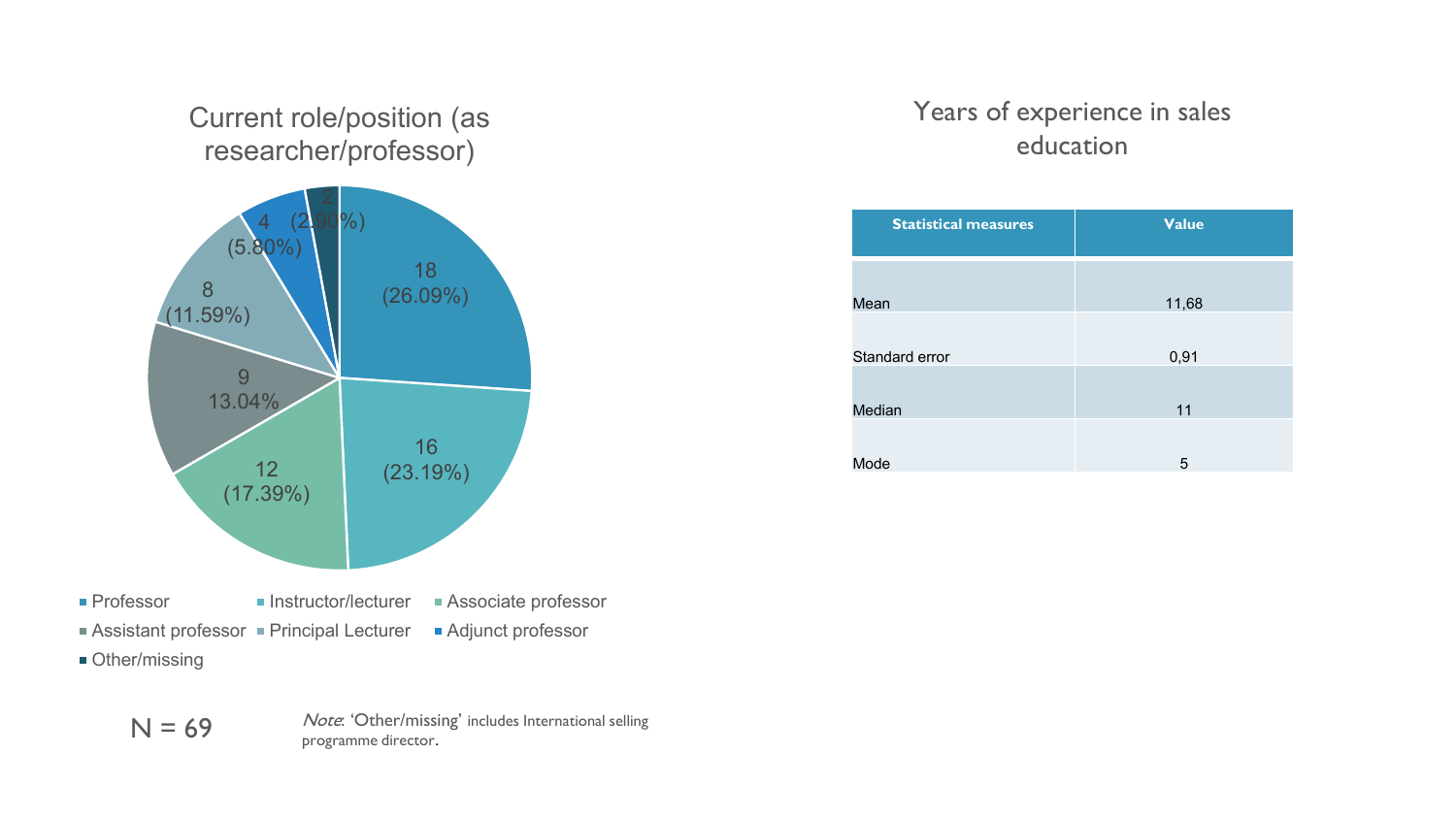If you have some additional roles or responsibilities (e.g.: course coordinator, dean etc.) related to sales education, please specify it.

Note: Open question

| <b>Additional roles' top 10</b> |                               |  |
|---------------------------------|-------------------------------|--|
| I.                              | Course coordinator            |  |
| 2.                              | Head of master degree program |  |
| 3.                              | Project / program lead        |  |
| 4.                              | Academic director             |  |
| 5.                              | Project researcher            |  |
| 6.                              | Sales coach                   |  |
| 7 <sub>1</sub>                  | HoD / Head of Institute       |  |
| 8.                              | Head of examination board     |  |
| 9.                              | Degree developer              |  |
| 10.                             | Sales center director         |  |

#### List the teachings/courses held

Note: Open question

| Teachings/courses' top 15 |                                |  |
|---------------------------|--------------------------------|--|
| I.                        | Sales management               |  |
| 2.                        | International marketing        |  |
| 3.                        | Personal selling               |  |
| 4.                        | Negotiation                    |  |
| 5.                        | Marketing communication        |  |
| 6.                        | Digital marketing              |  |
| 7 <sub>1</sub>            | <b>KAM</b>                     |  |
| 8.                        | <b>B2B</b> marketing           |  |
| 9.                        | <b>Basics in sales</b>         |  |
| 10.                       | International entrepreneurship |  |
| 11.                       | Value-based selling            |  |
| 12.                       | Advanced selling               |  |
| 13.                       | Inside sales                   |  |
| 4.                        | Sales enablement               |  |
| 15.                       | Business simulation game       |  |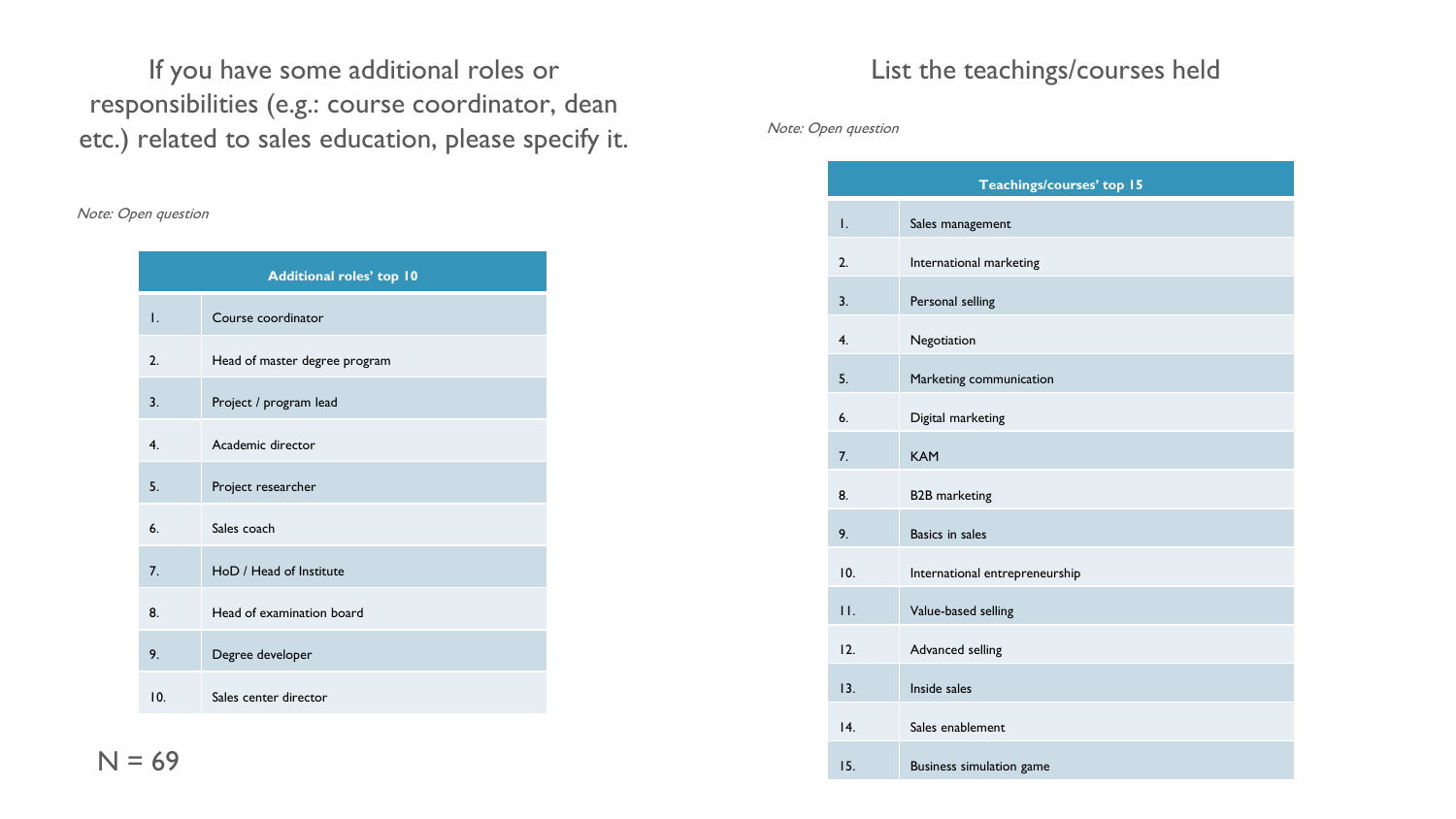#### Experience as practitioner



 $Yes$  No

## If you have some experience as a sales practitioner, please specify the number of years, role, industry.

Note: Open question

| 2. |
|----|
|    |
| 4. |
|    |
|    |

| Roles' top 10 |                                                   |     | Sectors' top 10                |  |
|---------------|---------------------------------------------------|-----|--------------------------------|--|
| 1.            | Sales manager                                     | 1.  | Retail                         |  |
| 2.            | <b>KAM</b>                                        | 2.  | Telecommunications<br>industry |  |
| 3.            | <b>Business consultant</b>                        | 3.  | <b>ADV</b>                     |  |
| 4.            | CEO / VP                                          | 4.  | Medical care area              |  |
| 5.            | Salesperson                                       | 5.  | Trade / FMCG                   |  |
| 6.            | Entrepreneur                                      | 6.  | <b>ICT</b>                     |  |
| 7.            | Product management<br><b>Business development</b> | 7.  | Logistics                      |  |
| 8.            | manager                                           | 8.  | Automotive                     |  |
| 9.            | Sales director                                    | 9.  | Consulting industry            |  |
| 10.           | <b>CMO</b>                                        | 10. | Insurance                      |  |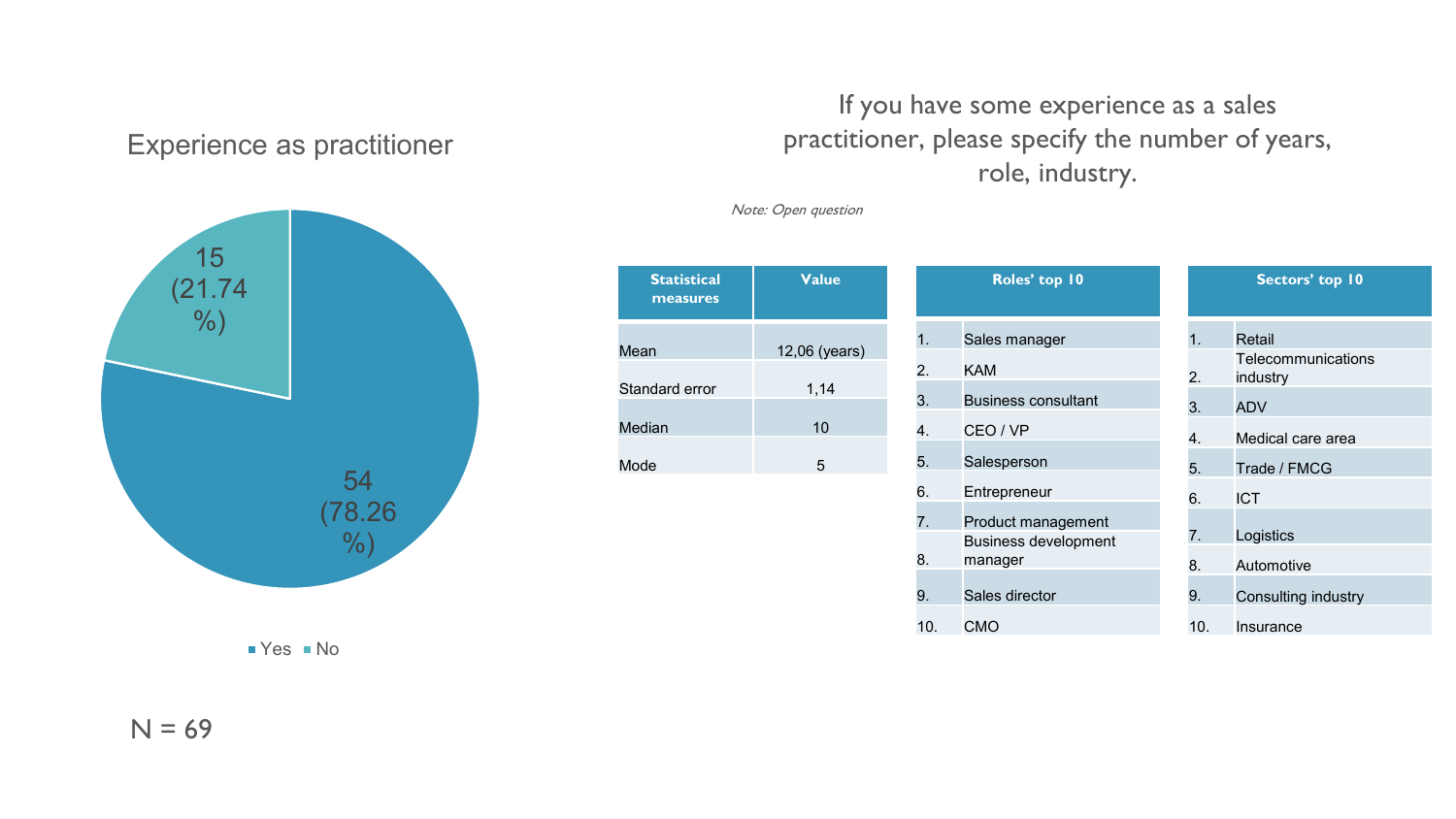Please select the types of sales programs currently available in your university / institution.

| <b>MULTIPLE</b><br><b>CHOICE</b><br><b>ANSWERS</b>  | a.v. | %      |
|-----------------------------------------------------|------|--------|
| Combination of<br>programs                          | 40   | 57,97% |
| <b>Minors</b>                                       | 29   | 42,03% |
| Majors                                              | 26   | 37,68% |
| Sales study<br>programs with<br>technical component | 9    | 27,54% |
| Concentrations                                      | 12   | 17,39% |
| <b>Certifications</b>                               | 9    | 13,04% |
| Other                                               | 6    | 8,70%  |

Level of the sales programs currently available in your university / institution.



**both graduate undergraduate none**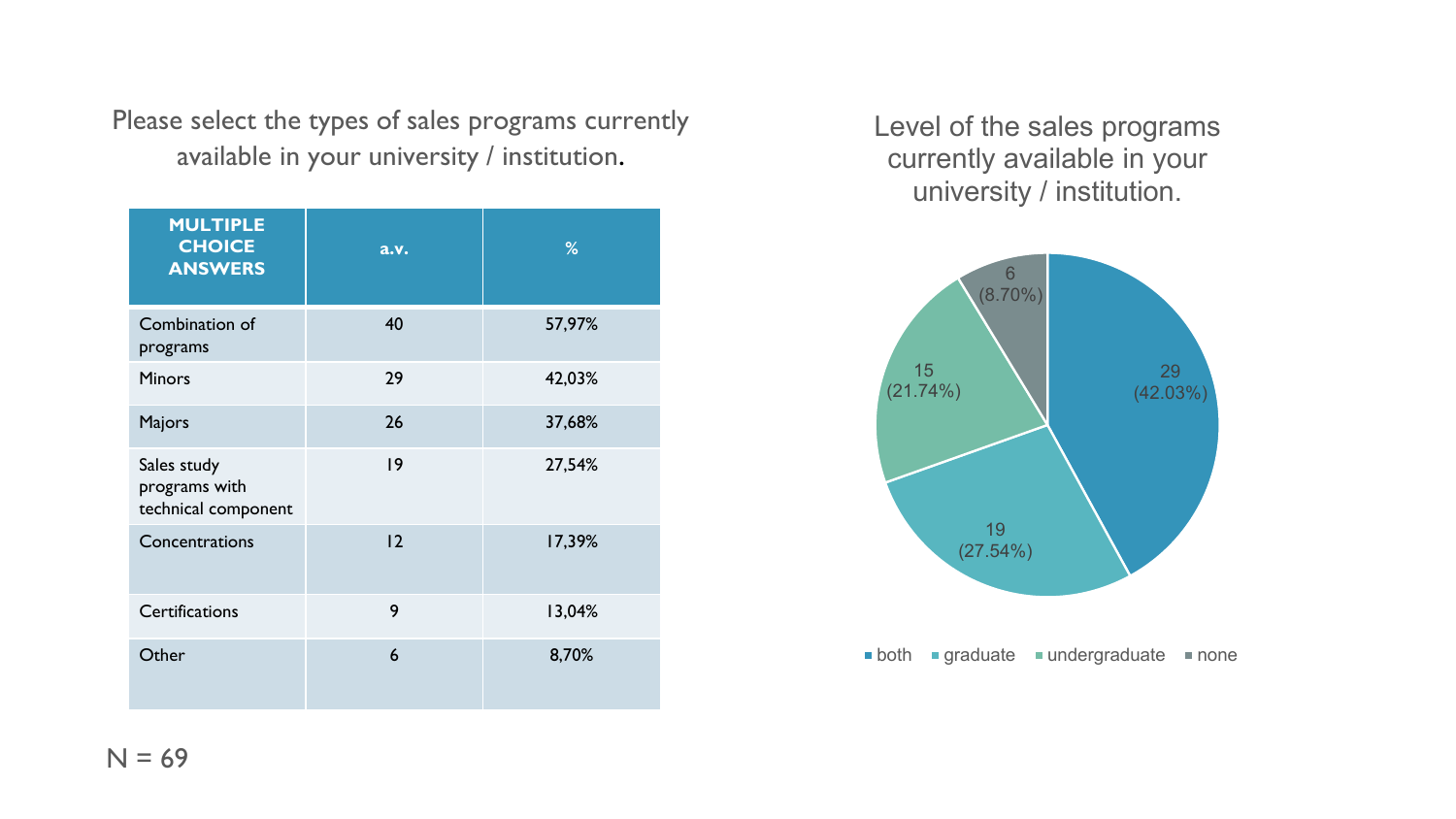Is your University / institution considering to implement further sales programs / curricula / courses?





 $N = 69$ 

#### Reasons for consideration?

| <b>MULTIPLE</b><br><b>CHOICE</b><br><b>ANSWERS</b> | a.v.           | %      |
|----------------------------------------------------|----------------|--------|
| Demand from businesses                             | 45             | 65,22% |
| Demand from students                               | 15             | 21,74% |
| Support from college /<br>university               | 9              | 13,04% |
| Support from department                            | 6              | 8,70%  |
| Other                                              | 5              | 7,25%  |
| Demand from government                             | 3              | 4,35%  |
| <b>Funding received</b>                            | $\overline{3}$ | 4,35%  |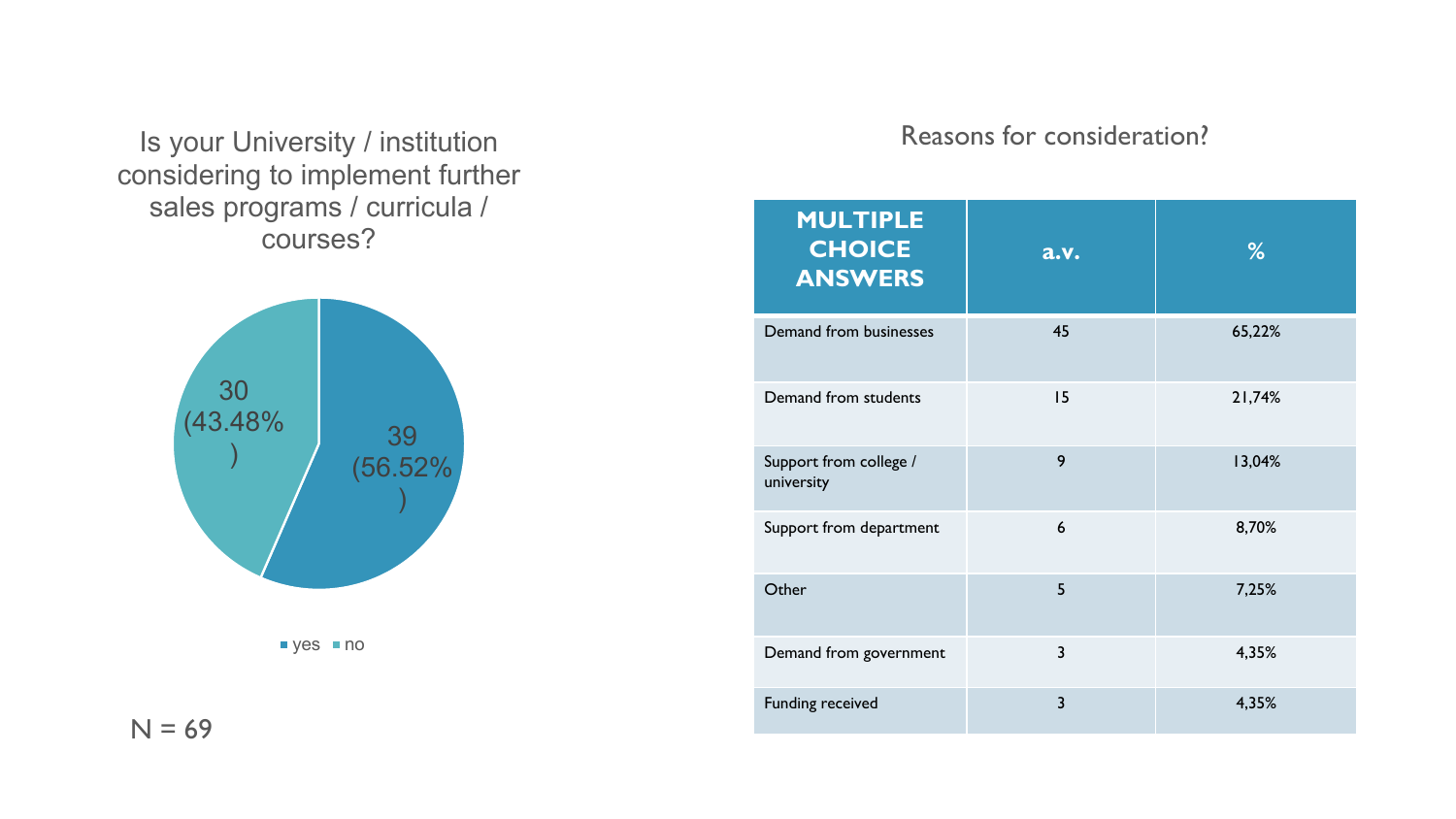Please select, considering the sales field, the types of courses / subjects currently available in your university / institution.

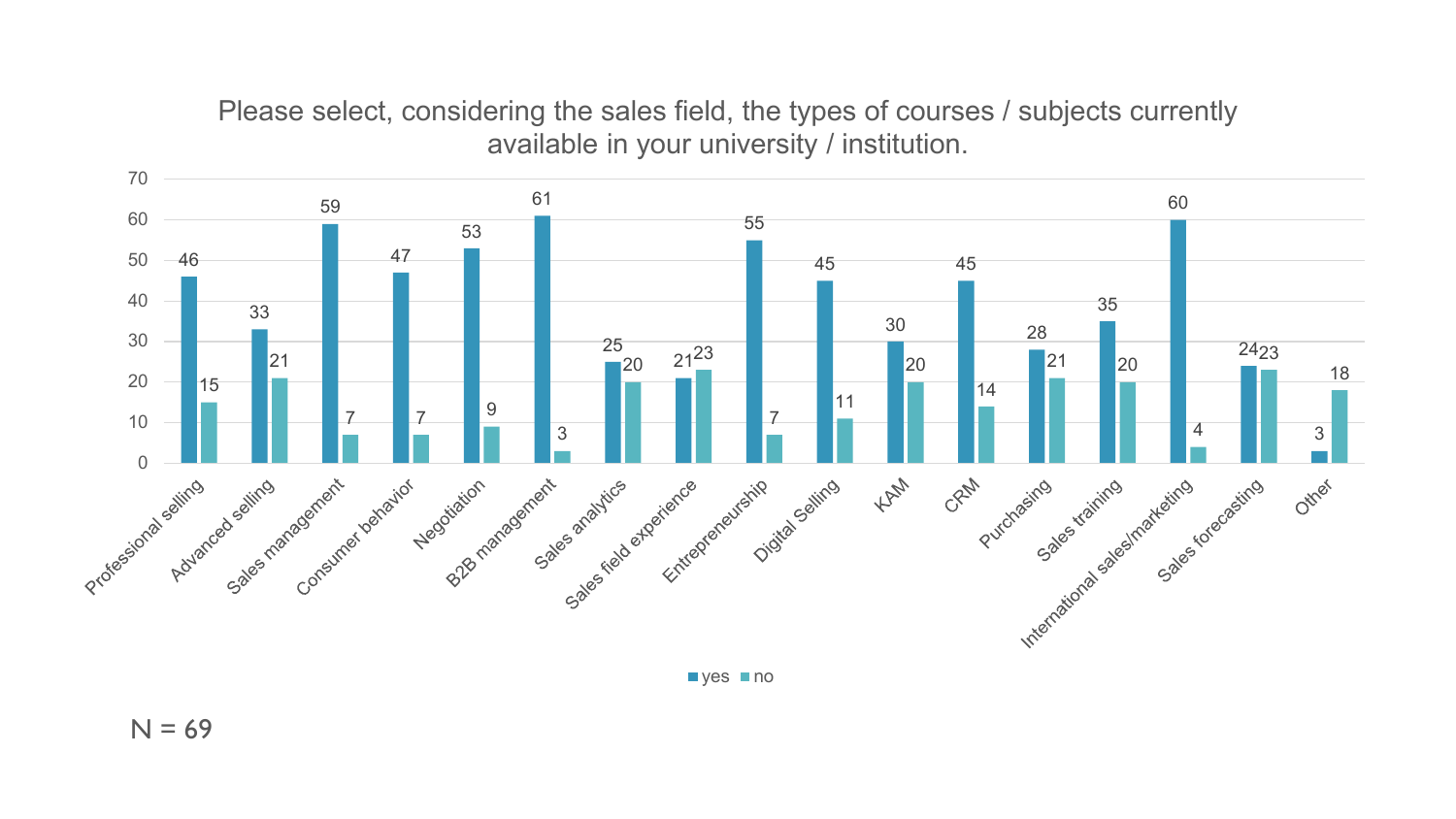| <b>Types of courses /</b><br>subjects currently<br>available in<br>university /<br>institution. | a.v. | %      |
|-------------------------------------------------------------------------------------------------|------|--------|
| <b>B2B</b> management                                                                           | 61   | 88,41% |
| International<br>sales/marketing                                                                | 60   | 86,96% |
| Sales management                                                                                | 59   | 85,51% |
| Entrepreneurship                                                                                | 55   | 79,71% |
| Negotiation                                                                                     | 53   | 76,81% |
| Consumer behavior                                                                               | 47   | 68,12% |
| Professional selling                                                                            | 46   | 66,67% |
| Digital selling                                                                                 | 45   | 65,22% |
| <b>CRM</b>                                                                                      | 45   | 65,22% |
| Sales training                                                                                  | 35   | 50,72% |
| Advanced selling                                                                                | 33   | 47,83% |
| <b>KAM</b>                                                                                      | 30   | 43,48% |
| Purchasing                                                                                      | 28   | 40,58% |
| Sales analytics                                                                                 | 25   | 36,23% |
| Sales forecasting                                                                               | 24   | 34,78% |
| Sales field experience                                                                          | 21   | 30,43% |
| Other                                                                                           | 3    | 4,35%  |



- 
- 
- Professional selling Digital selling CRM
- 
- 
- Sales field experience Other
- B2B management International sales/marketing Sales management
	-
	-
- Sales training Advanced selling KAM
	-
	-
- Entrepreneurship Negotiation Negotiation Consumer behavior
	-
	-
- Purchasing Bureasting Sales analytics Sales forecasting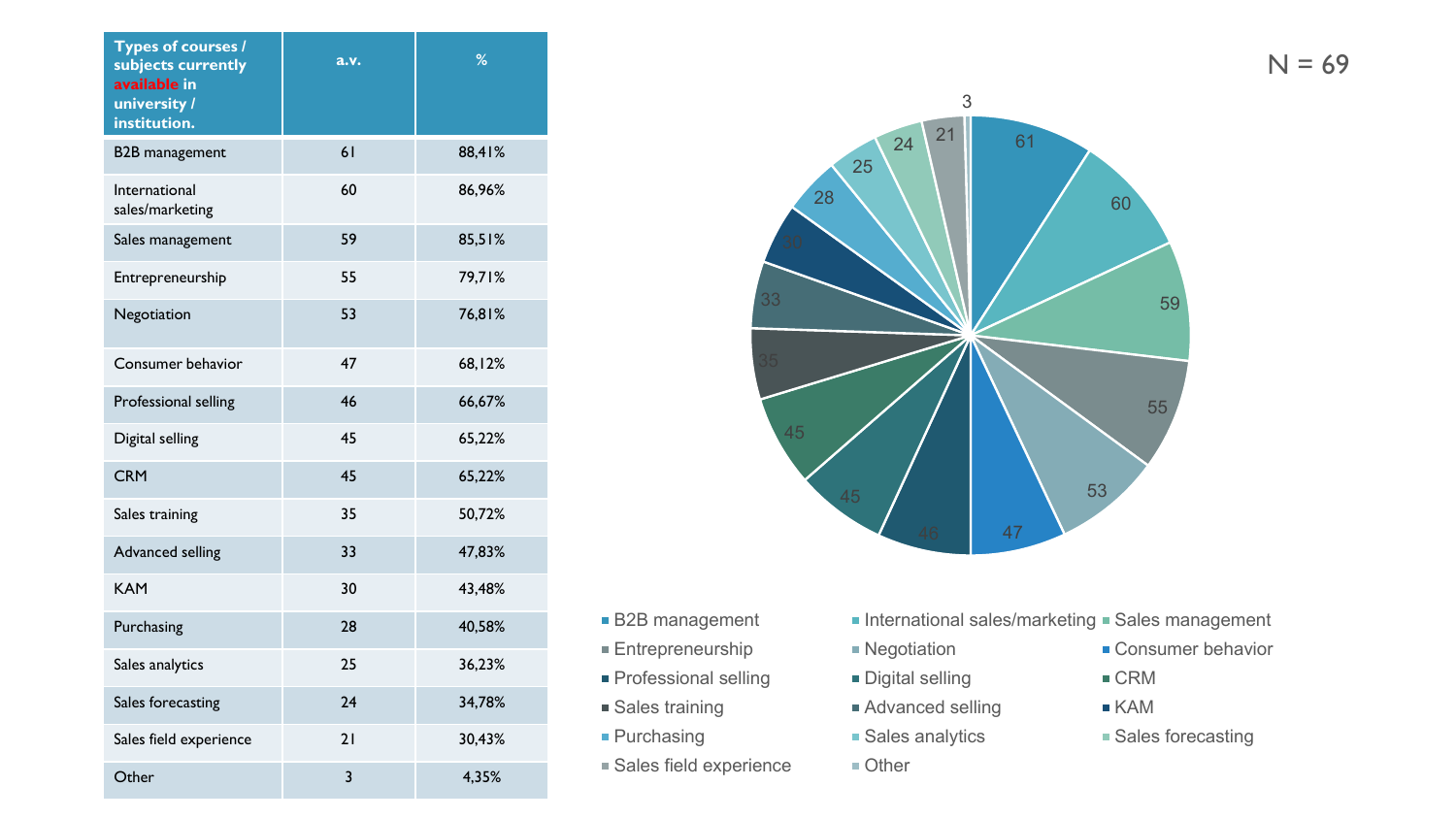#### Please specify the types of learning within the sales course categories listed below.

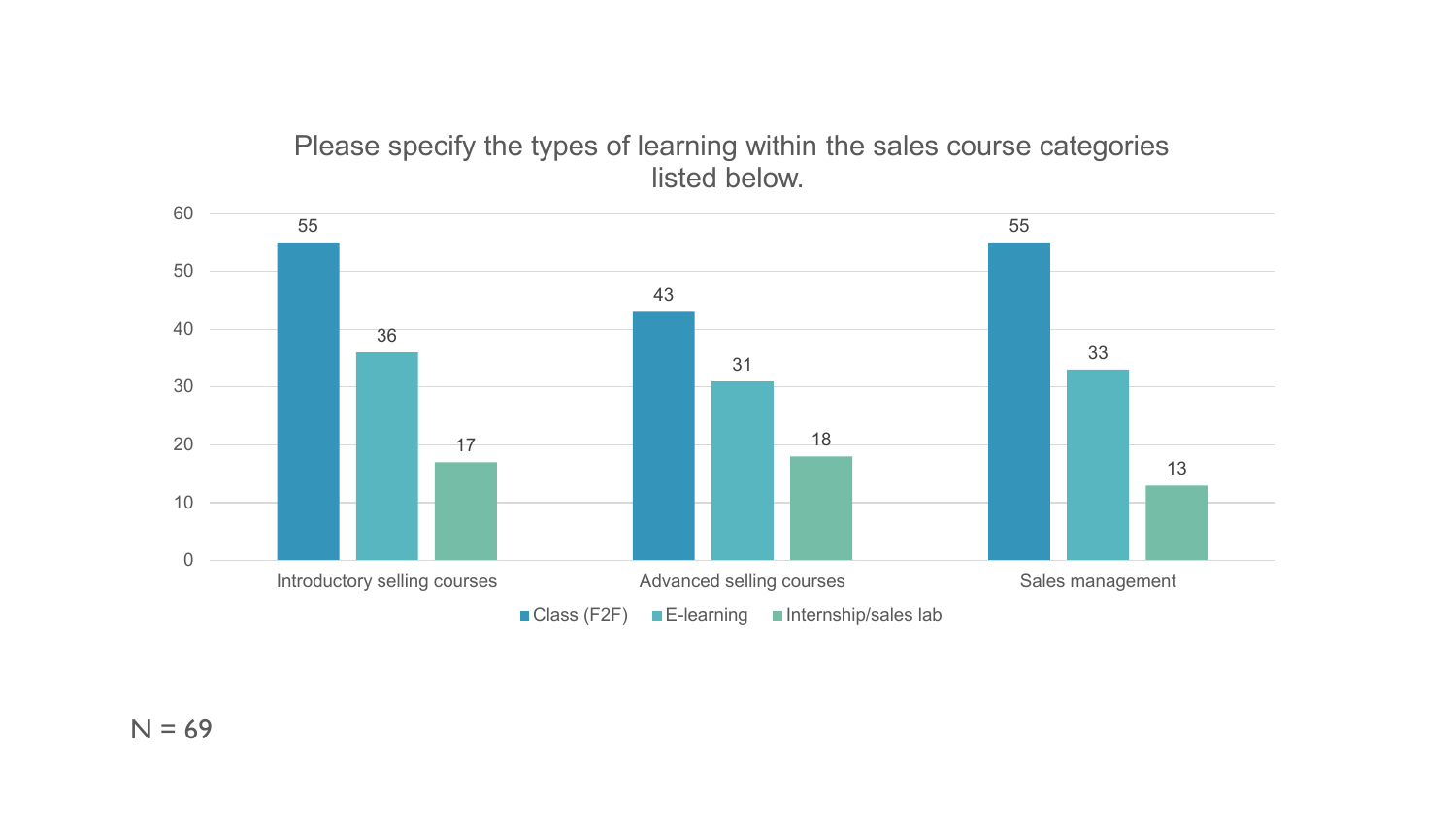#### Please specify the teaching methods adopted within the sales course categories listed below.

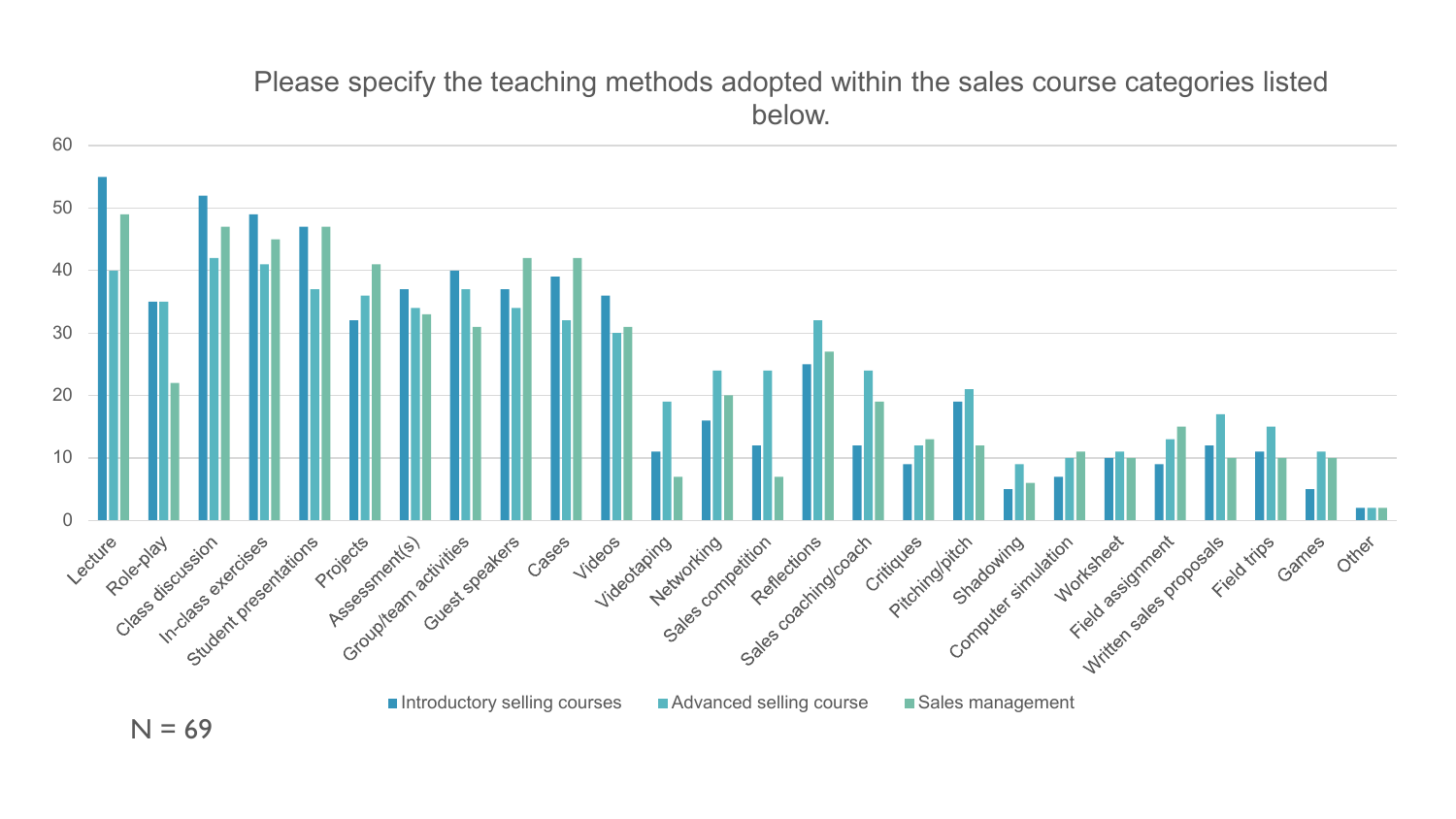

Please specify the Skills taught within the sales course categories listed below.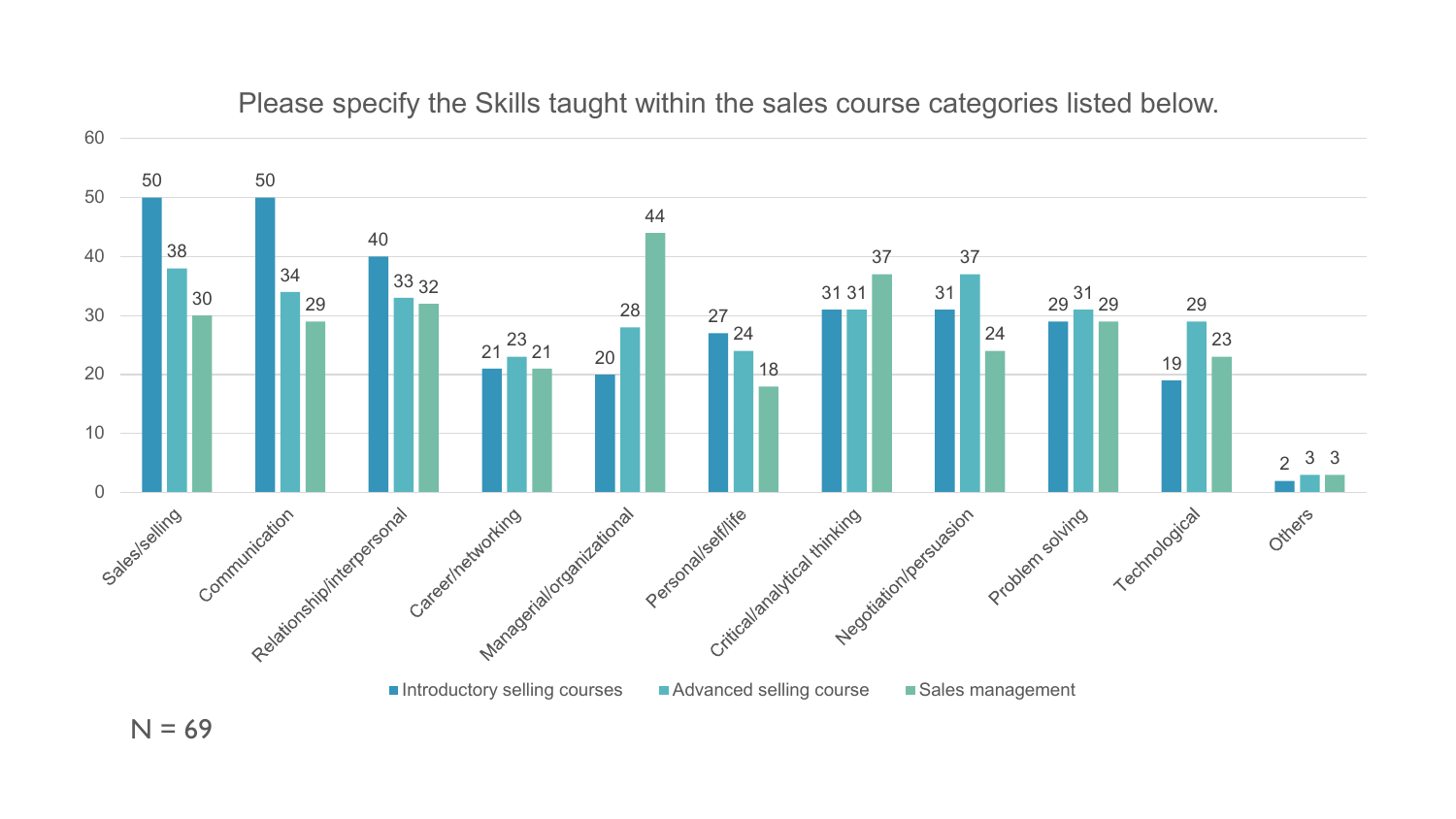Given your role and experience in sales education, what do you think are the issues that are currently absent or undervalued and that should be more present in sales courses in the coming years?



#### Comparison between means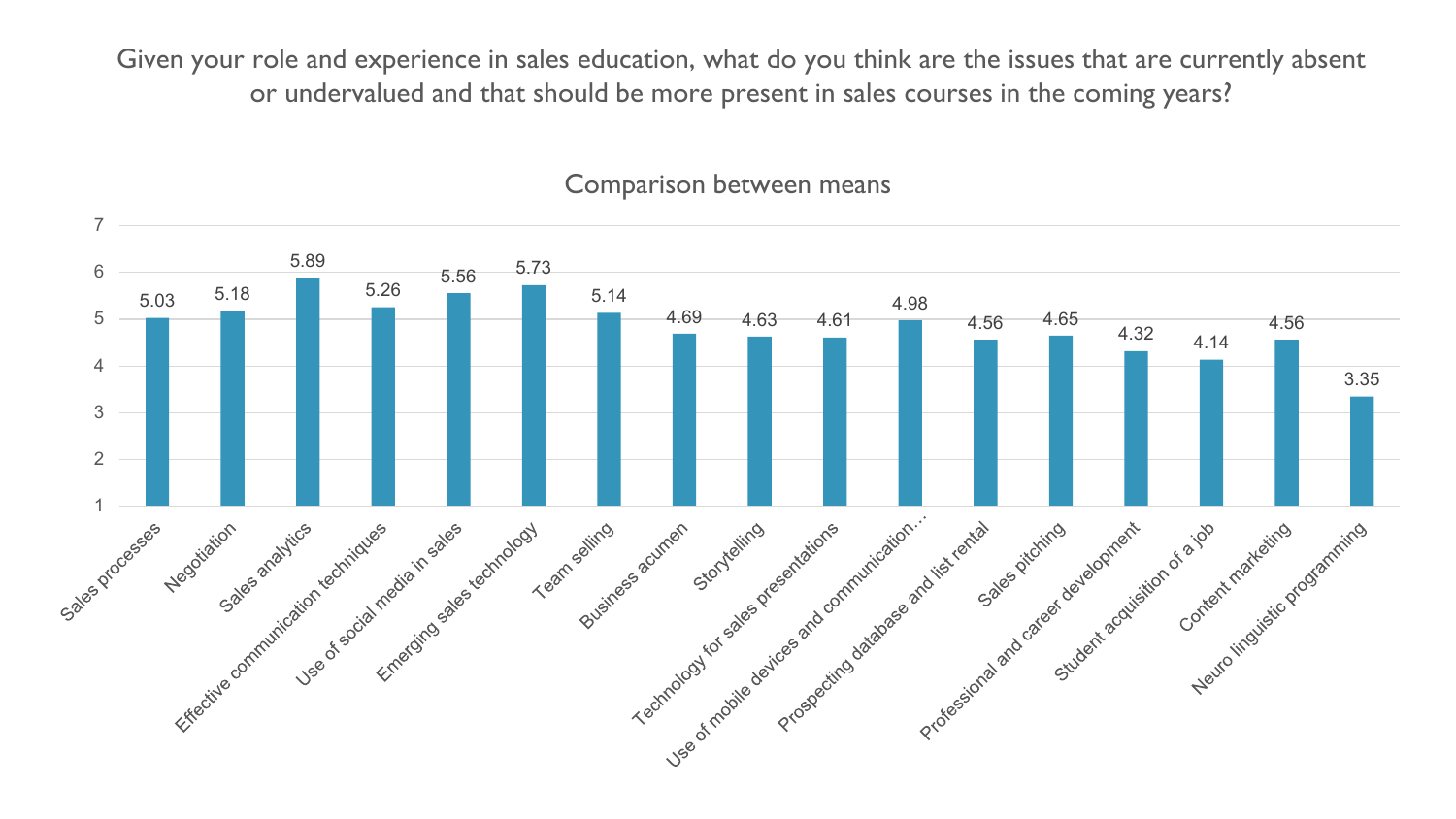Please evaluate the relevance of the following topics to be added into sales courses.

#### Comparison between means

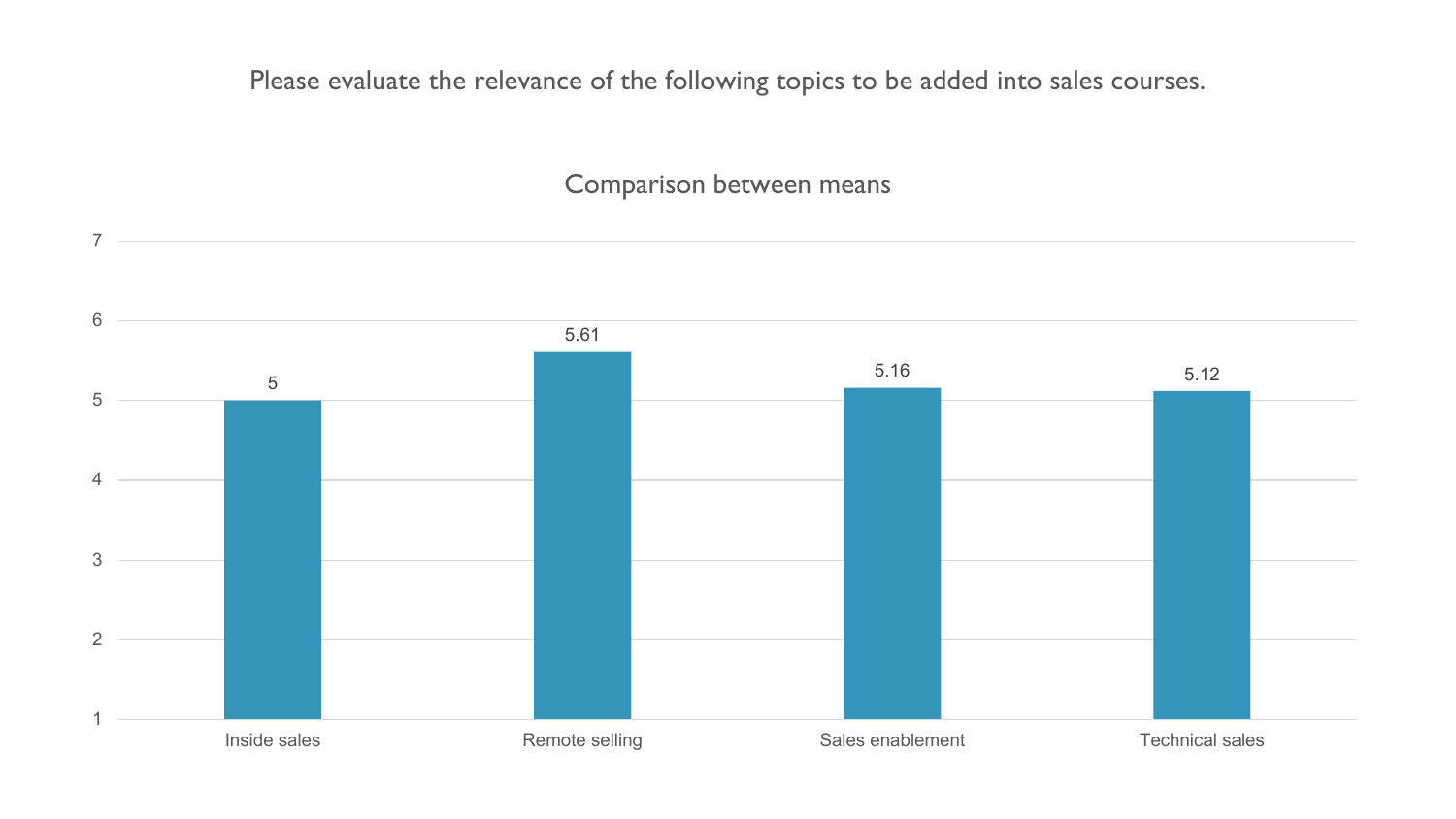**Suggestions regarding new topics to add into sales courses**

| Industry 4.0, Artificial                                                                               | E-commerce planning and     | Social media in B2B                               | <b>Digital KAM</b>                    |
|--------------------------------------------------------------------------------------------------------|-----------------------------|---------------------------------------------------|---------------------------------------|
| Intelligence, Big Data                                                                                 | management                  | marketing                                         |                                       |
| <b>Emotional intelligence</b><br>Cultural intelligence<br>Empathy<br>Sales communication<br>competence | <b>Ethical selling</b>      | Intercultural implication for<br>sales management | <b>Customer success</b><br>management |
| Virtual negotiations                                                                                   | Team selling tactics        | Resilience and growth<br>mindset                  | Sales coaching                        |
| Programming skills                                                                                     | Effective networking,       | Relationships and                                 | Linking sales/marketing               |
|                                                                                                        | language analysis, business | interactions with the                             | lectures to technical                 |
|                                                                                                        | culture                     | customer                                          | understanding                         |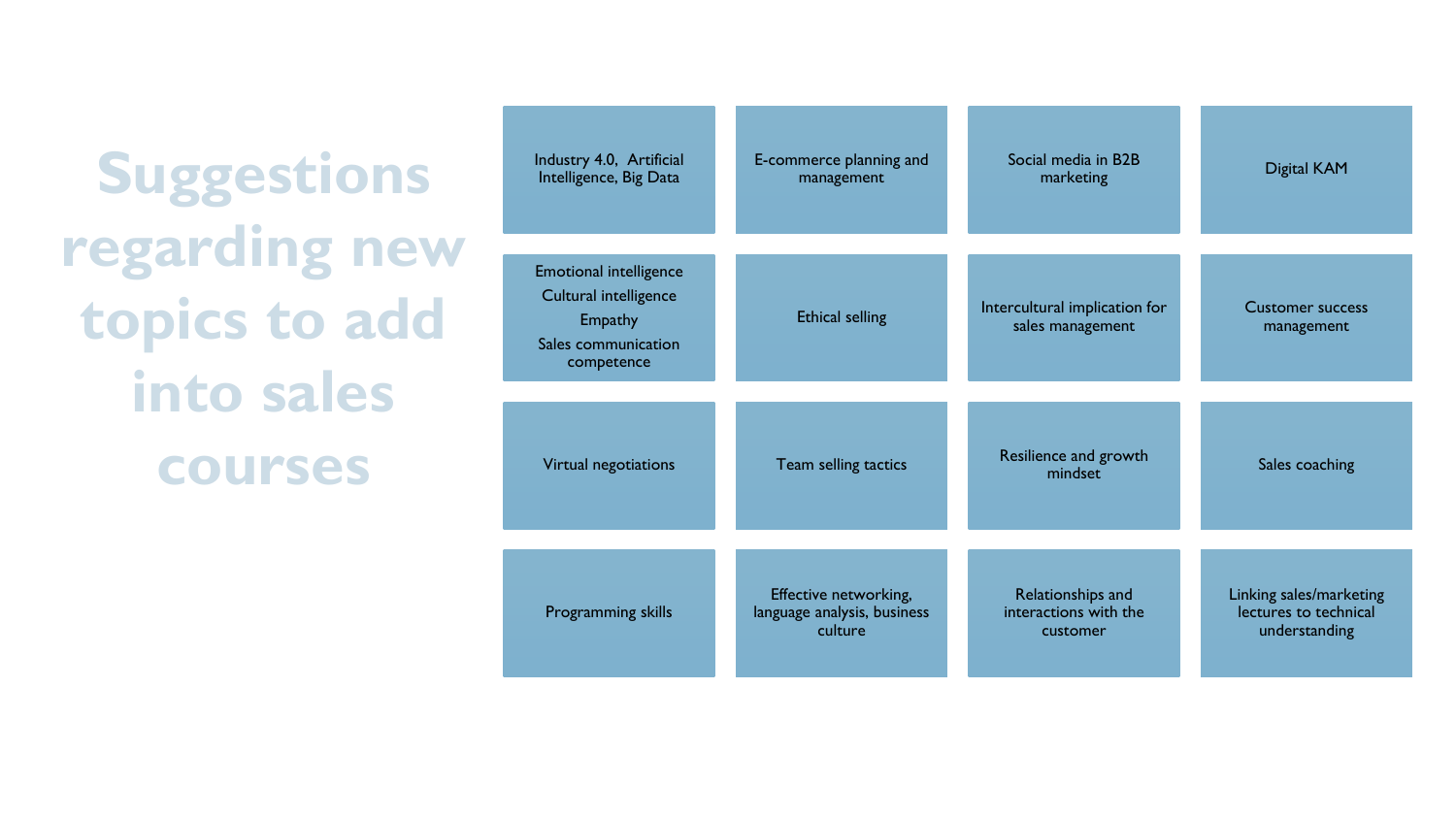Please identify helpful "free" materials from the sales industry to use in sales courses.

| <b>MULTIPLE CHOICE</b><br><b>ANSWERS</b> | a.v.          | %      |
|------------------------------------------|---------------|--------|
| Real-world examples                      | 57            | 82,61% |
| Cases studies                            | 54            | 78,26% |
| Industry success stories                 | 40            | 57,97% |
| Role-play scripts                        | 35            | 50,72% |
| Sales technology samples                 | 34            | 49,28% |
| Career opportunity connections           | 24            | 34,78% |
| <b>Others</b>                            | $\mathcal{P}$ | 2,90%  |